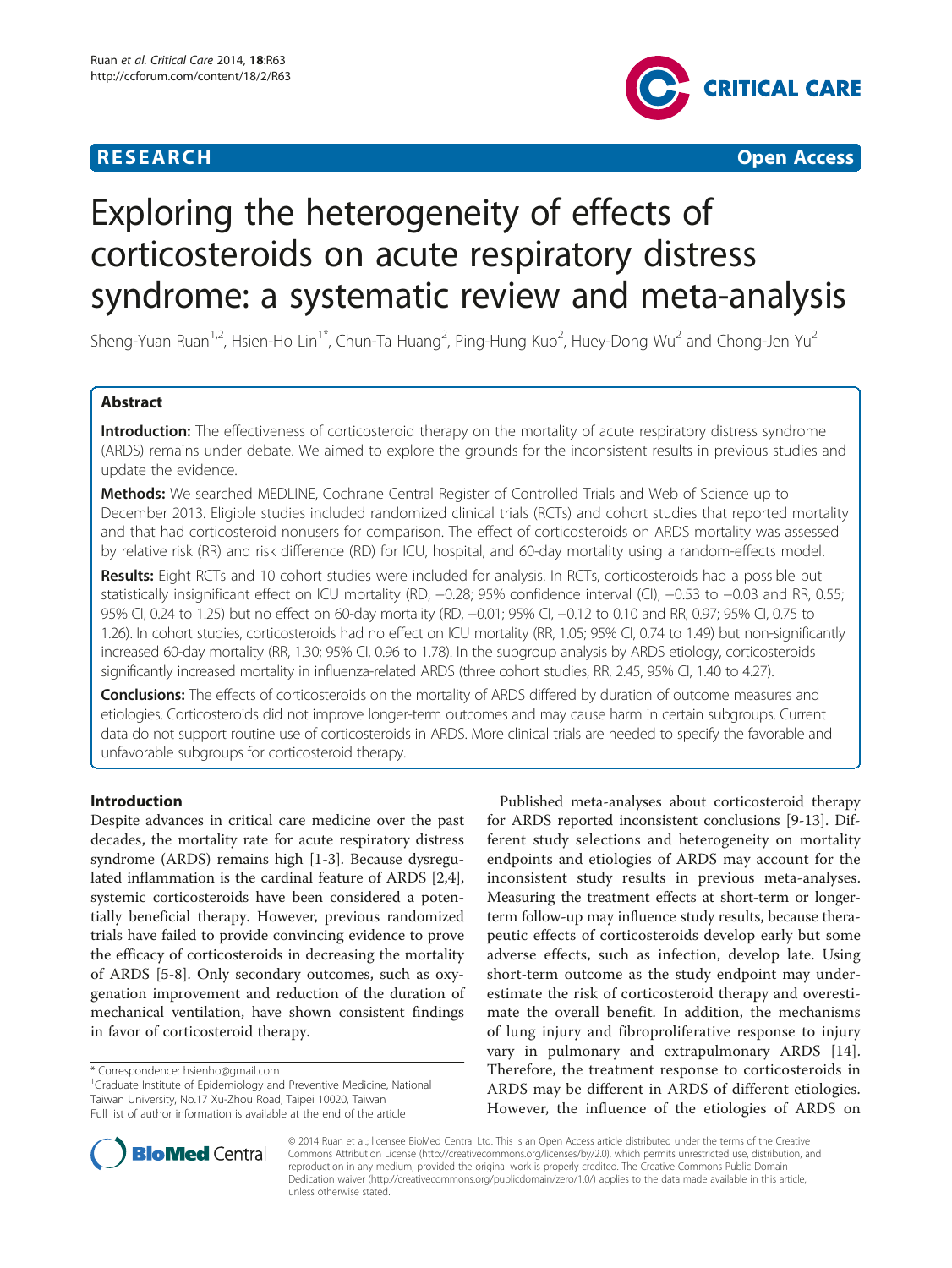outcomes of corticosteroid therapy has not been evaluated in previous studies.

We conducted a systematic review and meta-analysis of corticosteroid therapy in ARDS with the aim of updating the best available evidence and exploring the source of observed heterogeneity.

## Materials and Methods

#### Search strategy

This systematic review was conducted using an a priori published protocol submitted to the PROSPERO website (Registration No.: CRD42012002583) and reported according to the Preferred Reporting Items for Systematic Reviews and Meta-Analyses (PRISMA) criteria [\[15\]](#page-7-0). No institutional review board (IRB) approval or consents were needed for this systematic review because it evaluated published studies. We searched MEDLINE via the NCBI Entrez system, Cochrane Central Register of Controlled Trials (CENTRAL) and Web of Science (WOS) up to December 2013. We also screened the bibliographies of retrieved studies and recent review articles to identify additional trials.

Keyword search was performed in MEDLINE, CEN-TRAL and WOS using the following terms: 'corticosteroids' AND ('ALI' OR 'acute lung injury' OR 'ARDS' OR 'acute respiratory distress syndrome'). The search was then limited to human studies. We also used MeSH term search in MEDLINE with the following terms: ('respiratory distress syndrome, adult' OR 'acute lung injury') AND ('hydroxycorticosteroids' OR 'glucocorticoids'). No language restrictions were applied.

The inclusion criteria included randomized controlled trial (RCT) and cohort study designs that reported mortality outcomes and had corticosteroid nonusers for comparison.

#### Quality assessment and data extraction

Two investigators (SYR and CTH) independently extracted data from the included studies into standardized data recording forms. Quality assessment of these studies was done using the Cochrane Risk of Bias Tool for RCTs and the Newcastle-Ottawa Quality Assessment Scale for cohort studies [\[16](#page-7-0),[17\]](#page-7-0).

#### Outcome measurement

The primary study endpoint was all-cause mortality. Different mortality measures were reported in the studies, including ICU mortality, hospital mortality and 60-day mortality. According to the duration of mean ICU and hospital stay reported in the included studies [\[7,8,18\]](#page-7-0), we classified ICU mortality as short-term outcome, hospital mortality as a mid-term outcome, and 60-day mortality as a longer-term outcome. Additionally, two studies reported 14-day and 45-day mortality [[5,19\]](#page-7-0), and these

two outcome measures were classified as ICU mortality and 60-day mortality, respectively. The secondary study endpoint was nosocomial infections related to corticosteroid therapy.

## Statistical analysis

Relative risk (RR) and risk difference (RD) were used as measurements of association. Outcome measures were pooled using a random-effects model because of anticipated heterogeneity among included studies. We treated risk ratio and hazard ratio as RR when pooling across studies. We estimated the point estimate and 95% confidence interval (95% CI) of the summary effect estimate (RR or RD). RCTs and cohort studies were analyzed separately. When one arm of a study contained no events, 0.5 was added to all cells of the two-by-two table. Heterogeneity was explored using the Q statistic and I<sup>2</sup>. Heterogeneity was considered low, moderate, and high by  $I^2$  values of 25%, 50%, and 75%, respectively [[20](#page-7-0)]. We hypothesized that the treatment response to corticosteroids in ARDS patients may vary by different mortality endpoints, by different etiologies of ARDS, and by different timing for starting treatment. We, therefore, conducted subgroup analyses to explore whether the treatment response varied by these variables of interest. All tests were two-sided and  $P$  values of <0.05 were deemed significant. The data were analyzed using Stata software, V.11 (StataCorp).

# **Results**

We identified 1,771 citations from the search of electronic databases. Using the predefined inclusion and exclusion criteria (Figure [1](#page-2-0)), seven RCTs [\[5-8,19,21,22](#page-7-0)], one post-hoc analysis of RCT [\[23\]](#page-7-0), and 10 cohort studies were included for evaluation [[18,24](#page-7-0)-[32](#page-8-0)]. The post-hoc analysis was classified as RCT for the analysis. Of the eight RCTs, three trials studied preventive rather than therapeutic use of corticosteroids in ARDS. A total of 1,474 subjects were analyzed, including 725 from RCTs and 749 from cohort studies. The details of the included studies are summarized in Additional file [1](#page-7-0): e-Table S1. Quality assessment of the included studies suggested a low risk of bias in most RCTs (Additional file [1:](#page-7-0) e-Table S2) but the comparability and representativeness of the study patients were concerns in cohort studies (Additional file [1](#page-7-0): e-Table S3, e-Table S4).

#### Mortality outcomes

Figure [2](#page-3-0) shows the effects of corticosteroid therapy on mortality. Pooled results from all RCTs suggested that corticosteroids had no significant effect on mortality (RR, 0.91; 95% C.I., 0.71 to 1.18). Visual inspection of the forest plot and the estimated  $I^2$  (57%) revealed moderate heterogeneity among the included studies. To explore the influence of different mortality endpoints, we conducted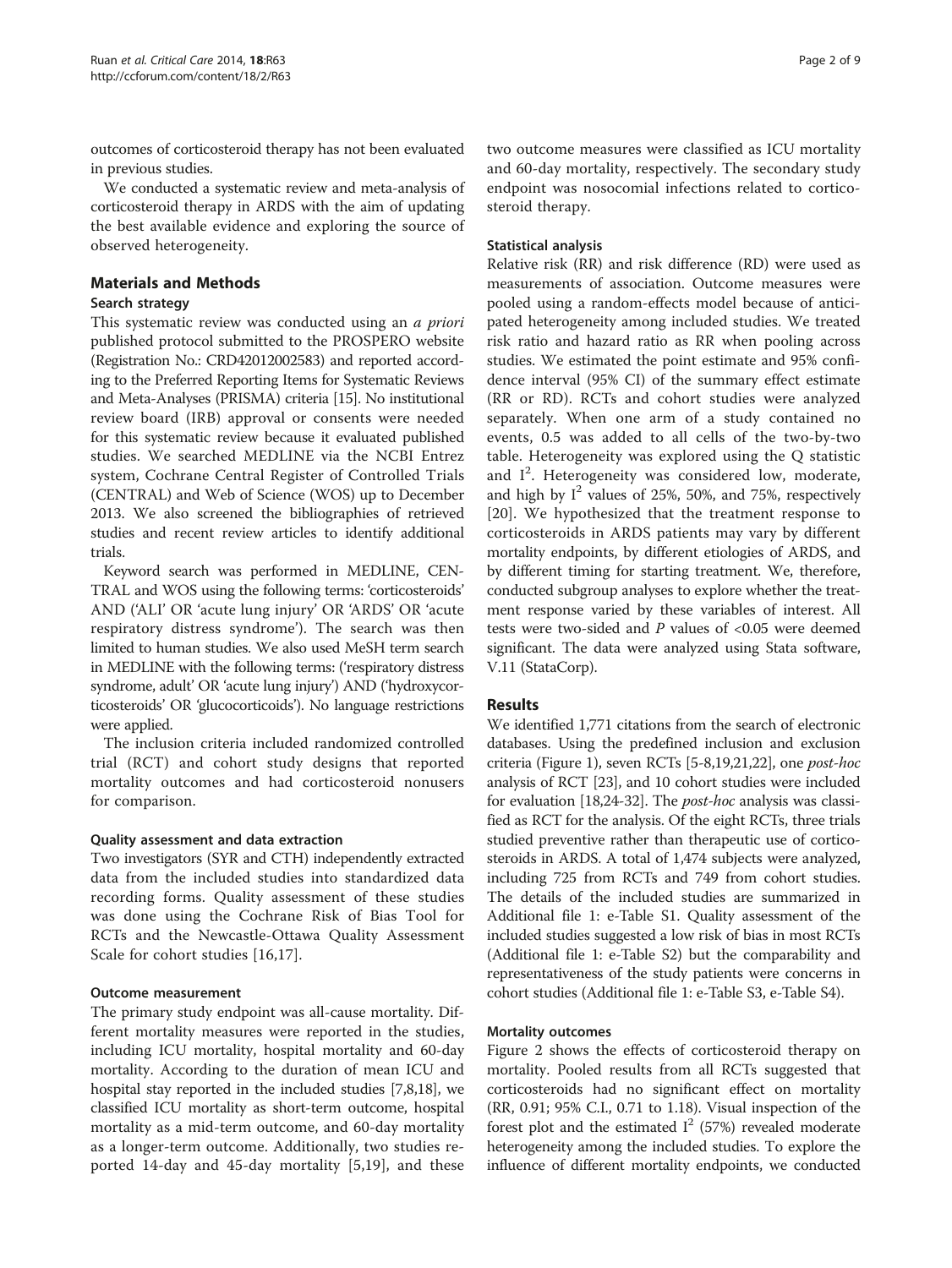<span id="page-2-0"></span>

subgroup analysis by different mortality endpoints (Table [1](#page-3-0)). The results suggested that corticosteroids had a possible but statistically insignificant effect on short-term (ICU) mortality (RR, 0.55; 95% CI, 0.24 to 1.25 and RD, −0.28; 95% CI, −0.53 to −0.03) but did not decrease 60-day mortality. Within-study observations in those studies reporting two mortality outcomes by different follow-up durations also suggested similar findings, that the disadvantage of corticosteroid therapy increased by prolonging the follow-up period (Additional file [1:](#page-7-0) e-Table S5). In cohort studies, corticosteroids had no effect on ICU mortality but there was a trend of increased mortality on 60-day mortality (Table [1](#page-3-0)). A funnel plot of standard error versus risk ratio for mortality did not suggest significant publication bias (Additional file [2](#page-7-0): e-Figure S1, e-Figure S2).

#### Etiologies of ARDS

We also conducted a subgroup analysis by different etiologies of ARDS. For this analysis, we classified the study population into four groups: unselected ARDS, sepsisrelated ARDS (infection-related ARDS >70% of cases), influenza-related ARDS, and post-operative ARDS. Table [2](#page-4-0) summarizes the treatment outcome of corticosteroids in these four groups of ARDS patients. The responses to corticosteroid therapy differed among different etiologies of ARDS. Notably, corticosteroids significantly increased mortality in influenza-related ARDS (RR, 2.44; 95% CI, 1.4 to 4.27). One cohort study reported good treatment outcome in patients with post-operative ARDS but the sample size was very small [\[29\]](#page-8-0).

#### Infection risk of corticosteroids

The definitions and observational durations of infectious complications varied greatly among included studies (Additional file [1](#page-7-0): e-Table S6). The observed durations of infectious complications ranged from 7 days to 28 days. Pooled data showed conflicting findings that corticosteroids tend to increase infection risk in cohort studies (risk ratio, 1.35, 95% CI, 0.99 to 1.84) but decrease infection risk in RCTs (risk ratio, 0.83, 95% CI, 0.65 to 1.06) (Figure [3\)](#page-4-0).

# **Discussion**

Our study found that the mortality outcomes of corticosteroid therapy in ARDS differed by duration of outcome measures. Corticosteroids had a possible but statistically insignificant effect on short-term mortality in RCTs but did not decrease longer-term mortality in either RCTs or cohort studies (Table [1\)](#page-3-0). Within-study observation in studies reporting two mortality endpoints also suggested that the benefit of corticosteroid therapy decreased when follow-up was prolonged [[7](#page-7-0),[8](#page-7-0),[23](#page-7-0)]. This raises a concern that corticosteroid therapy in ARDS may bring initial benefits by suppressing the inflammatory process and reducing alveolocapillary permeability [[4](#page-7-0),[33](#page-8-0),[34](#page-8-0)], but the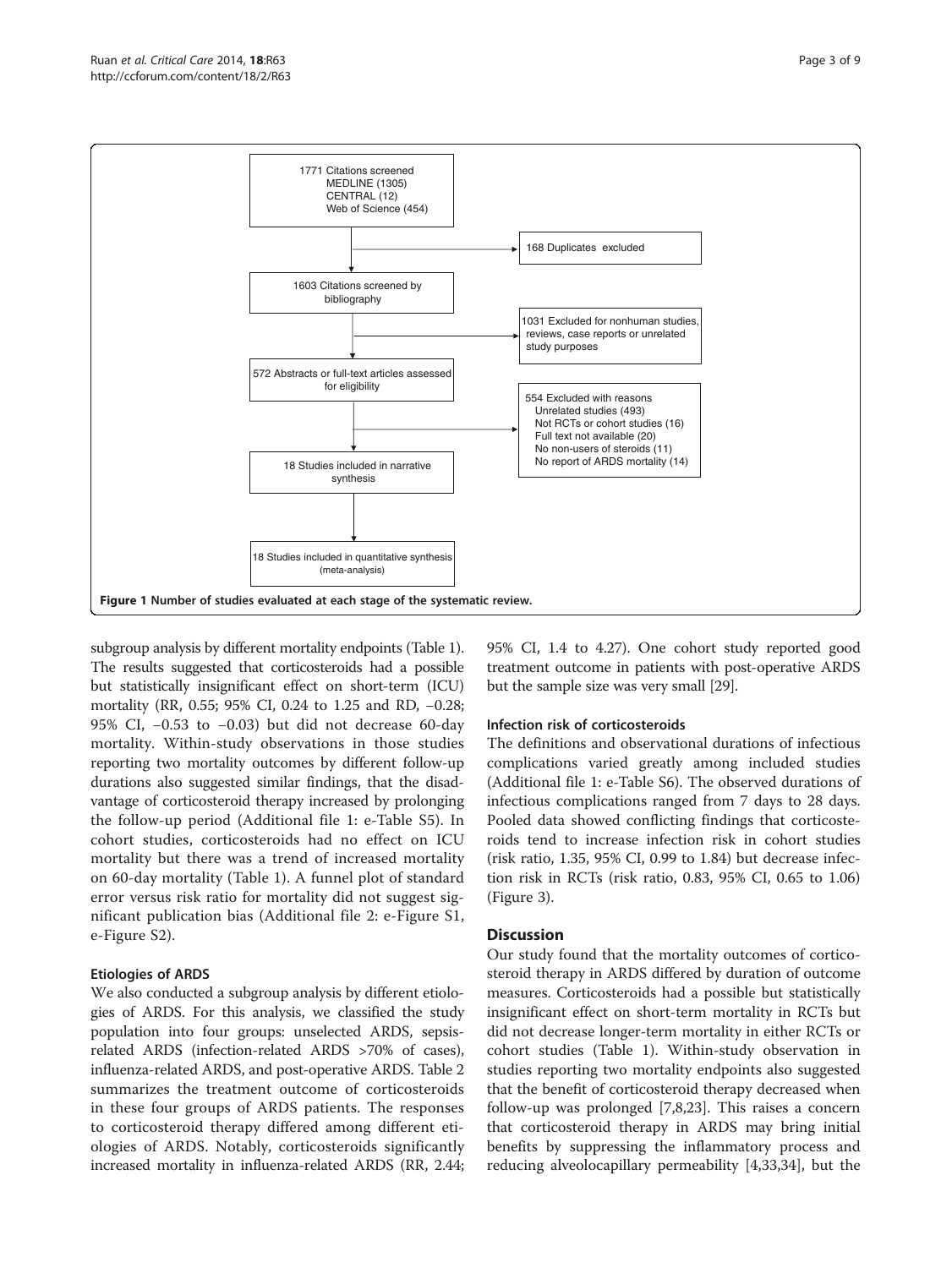Year

Steroids Control Event/Total Event/Total

<span id="page-3-0"></span>Author

|                               | % |
|-------------------------------|---|
| Relative Risk (95% CI) Weight |   |
| 1.03 (0.49, 2.17) 7.93        |   |
| 0.95 (0.69, 1.29) 18.57       |   |
| 0.47/102.4901.010             |   |

| <b>RCTs</b><br>Weigelt<br>Bernard              | 1985 |       |        |                                         |       |
|------------------------------------------------|------|-------|--------|-----------------------------------------|-------|
|                                                |      | 11/25 | 6/14   | 1.03(0.49, 2.17)                        | 7.93  |
|                                                | 1987 | 30/50 | 31/49  | 0.95(0.69, 1.29)                        | 18.57 |
| Bone                                           | 1987 | 26/50 | 8/38   | 2.47 (1.26, 4.83) 9.19                  |       |
| Luce                                           | 1988 | 9/13  | 12/14  | 0.81(0.53, 1.23)                        | 15.07 |
| Meduri                                         | 1998 | 2/16  | 5/8    | $0.20(0.05, 0.81)$ 2.90                 |       |
| Steinberg                                      | 2006 | 26/89 | 26/91  | 1.02 (0.65, 1.62) 13.99                 |       |
| Annane                                         | 2006 | 54/85 | 67/92  | 0.87 (0.71, 1.07) 22.09                 |       |
| Meduri                                         | 2007 | 15/63 | 12/28  | $0.56(0.30, 1.03)$ 10.25                |       |
| Subtotal (I-squared = $57.2\%$ , $p = 0.022$ ) |      |       |        | 0.91 (0.71, 1.18) 100.00                |       |
|                                                |      |       |        |                                         |       |
| <b>Cohort Studies</b>                          |      |       |        |                                         |       |
| Fowler                                         | 1985 | 39/53 | 18/34  | 1.39 (0.97, 1.98) 19.14                 |       |
| Headley                                        | 1997 | 4/9   | 17/34  | 0.89(0.40, 1.99)                        | 10.93 |
| Keel                                           | 1998 | 5/13  | 12/18  | 0.58(0.27, 1.24)                        | 11.57 |
| Varpula                                        | 2000 | 3/16  | 3/15   | 0.94(0.22, 3.94)                        | 5.04  |
| Song                                           | 2003 | 43/60 | 9/17   | 1.35 (0.84, 2.18)                       | 16.73 |
| Lee                                            | 2005 | 1/12  | 7/8    | $0.10(0.01, 0.63)$ 3.19                 |       |
| Bajwa                                          | 2009 | 16/30 | 54/147 | 1.06(0.56, 1.99)                        | 13.74 |
| Brun-Buisson                                   | 2011 | 28/83 | 21/125 | 2.59 (1.42, 4.73) 14.28                 |       |
| Schellongowski 2011                            |      | 6/14  | 1/3    | 1.29 (0.23, 7.11) 3.80                  |       |
| Linko                                          | 2011 | 7/46  | 0/12   | 4.03 (0.25, 65.90) 1.58                 |       |
| Subtotal (I-squared = $52.4\%$ , $p = 0.026$ ) |      |       |        | 1.14 (0.79, 1.65) 100.00                |       |
| NOTE: Weights are from random effects analysis |      |       |        |                                         |       |
|                                                |      |       |        |                                         |       |
|                                                |      |       | .01    | 100<br>1                                |       |
|                                                |      |       |        | Steroids beneficial<br>Steroids harmful |       |

beneficial effects are soon counteracted by the delayed onset of adverse effects, such as immunosuppression and altered tissue repair [\[35,36](#page-8-0)]. We also found that the effect of corticosteroid therapy differed among different populations of ARDS patients. Corticosteroids may cause

harm in certain ARDS subgroups, such as influenzarelated ARDS. Taken together, current data do not support routine use of corticosteroids in ARDS. Given the heterogeneous nature of ARDS and the pleiotropic effects of corticosteroids, more clinical trials are needed to specify

|  | Table 1 Short-term and longer-term effects of corticosteroids on mortality |  |  |  |  |
|--|----------------------------------------------------------------------------|--|--|--|--|
|--|----------------------------------------------------------------------------|--|--|--|--|

| <b>Mortality endpoints</b>                | Number of      |                 | <b>Relative risk</b>  |       | <b>Risk difference</b>                    |        |
|-------------------------------------------|----------------|-----------------|-----------------------|-------|-------------------------------------------|--------|
|                                           | <b>Studies</b> | <b>Patients</b> | Effect size (95% CI)  | $1^2$ | Effect size (95% CI)                      | $1^2$  |
| Randomized controlled trials <sup>a</sup> |                |                 |                       |       |                                           |        |
| ICU mortality                             | 3              | 292             | $0.55$ (0.24 to 1.25) | 75%   | $-0.28$ ( $-0.53$ to $-0.03$ <sup>*</sup> | 76%    |
| Hospital mortality                        | 2              | 201             | 0.49 (0.12 to 2.07)   | 77%   | $-0.26$ ( $-0.65$ to 0.13)                | 75%    |
| 60-day mortality                          | 2              | 279             | 0.97 (0.75 to 1.26)   | 0%    | $-0.01$ $(-0.12$ to 0.10)                 | 0%     |
| <b>Cohort studies</b>                     |                |                 |                       |       |                                           |        |
| ICU mortality                             | 5              | 226             | 1.05 (0.74 to 1.49)   | 1%    | Not calculable                            | $\sim$ |
| Hospital mortality                        | 4              | 317             | 1.00 (0.23 to 4.34)   | 75%   | Not calculable                            |        |
| 60-day mortality                          | C.             | 264             | 1.30 (0.96 to 1.78)   | 0%    | Not calculable                            | $\sim$ |
|                                           |                |                 |                       |       |                                           |        |

<sup>a</sup>Trials testing preventive therapy of corticosteroids for acute respiratory distress syndrome (ARDS) were excluded. Some studies provided data on both short-term and longer-term mortality. For cohort studies, only pooled relative risk was provided because adjusted results were needed for data pooling \*P-value <0.05.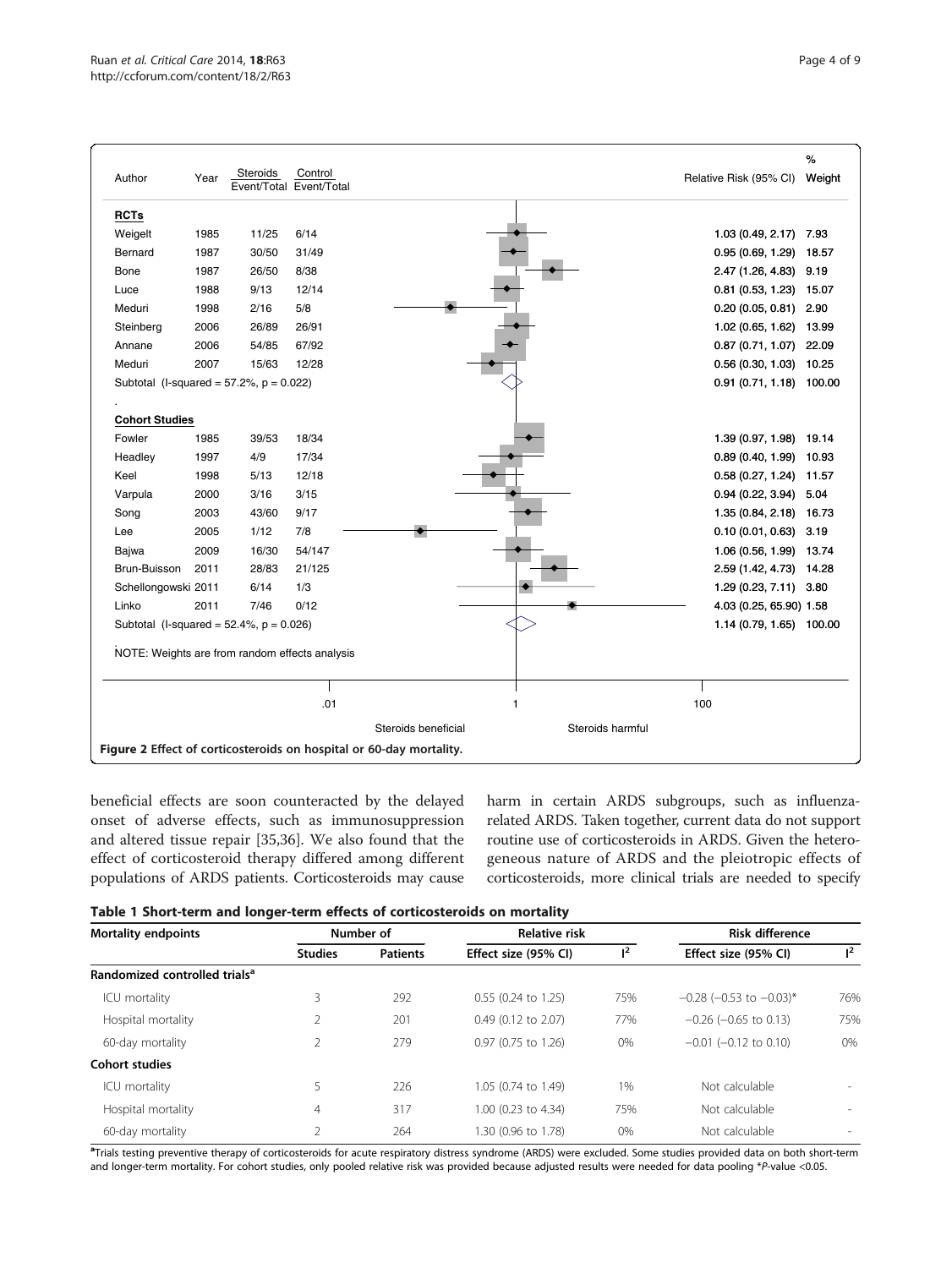| Etiology of ARDS <sup>a</sup>       | <b>Number of studies</b> | <b>Number of patients</b> | Relative risk (95% CI)  | $1^2$ |
|-------------------------------------|--------------------------|---------------------------|-------------------------|-------|
| <b>Unselected ARDS</b>              |                          |                           |                         |       |
| Randomized controlled trials        | 3                        | 370                       | 0.88 (0.65 to 1.18)     | 28%   |
| Cohort studies                      | 4                        | 238                       | 1.12 (0.78 to 1.60)     | 40%   |
| Influenza-related ARDS <sup>b</sup> |                          |                           |                         |       |
| Cohort studies                      | 3                        | 283                       | 2.45 (1.40 to 4.27) **  | 0%    |
| <b>Sepsis-related ARDS</b>          |                          |                           |                         |       |
| Randomized controlled trials        |                          | 201                       | 0.50 (0.12 to 2.02)     | 76%   |
| Cohort studies                      |                          | 208                       | 1.04 (0.58 to 1.85)     | 0%    |
| Post-operative ARDS <sup>b</sup>    |                          |                           |                         |       |
| Cohort studies                      |                          | 20                        | 0.10 (0.01 to 0.63) $*$ |       |

<span id="page-4-0"></span>Table 2 Effects of corticosteroids on mortality in different etiologies of ARDS

<sup>a</sup>Excludes the studies of preventive use of corticosteroids; <sup>b</sup>no randomized controlled trials available. \*P-value <0.05. \*\* P-value <0.005. ARDS, acute respiratory distress syndrome.

the favorable and unfavorable subgroups for corticosteroid therapy. For more comprehensive assessment of the effects of corticosteroid therapy, future studies should evaluate a mortality endpoint of adequate duration and the 60-day mortality used by the ARDSnet appears to be a reasonable study endpoint [[6\]](#page-7-0).

Our study demonstrated the diverse treatment effects of corticosteroids among different etiologies of ARDS (Table 2). It is biologically plausible that different etiologies of ARDS have different responses to corticosteroid therapy because the pulmonary fibroproliferative response to injury may occur in an injury-specific rather than a

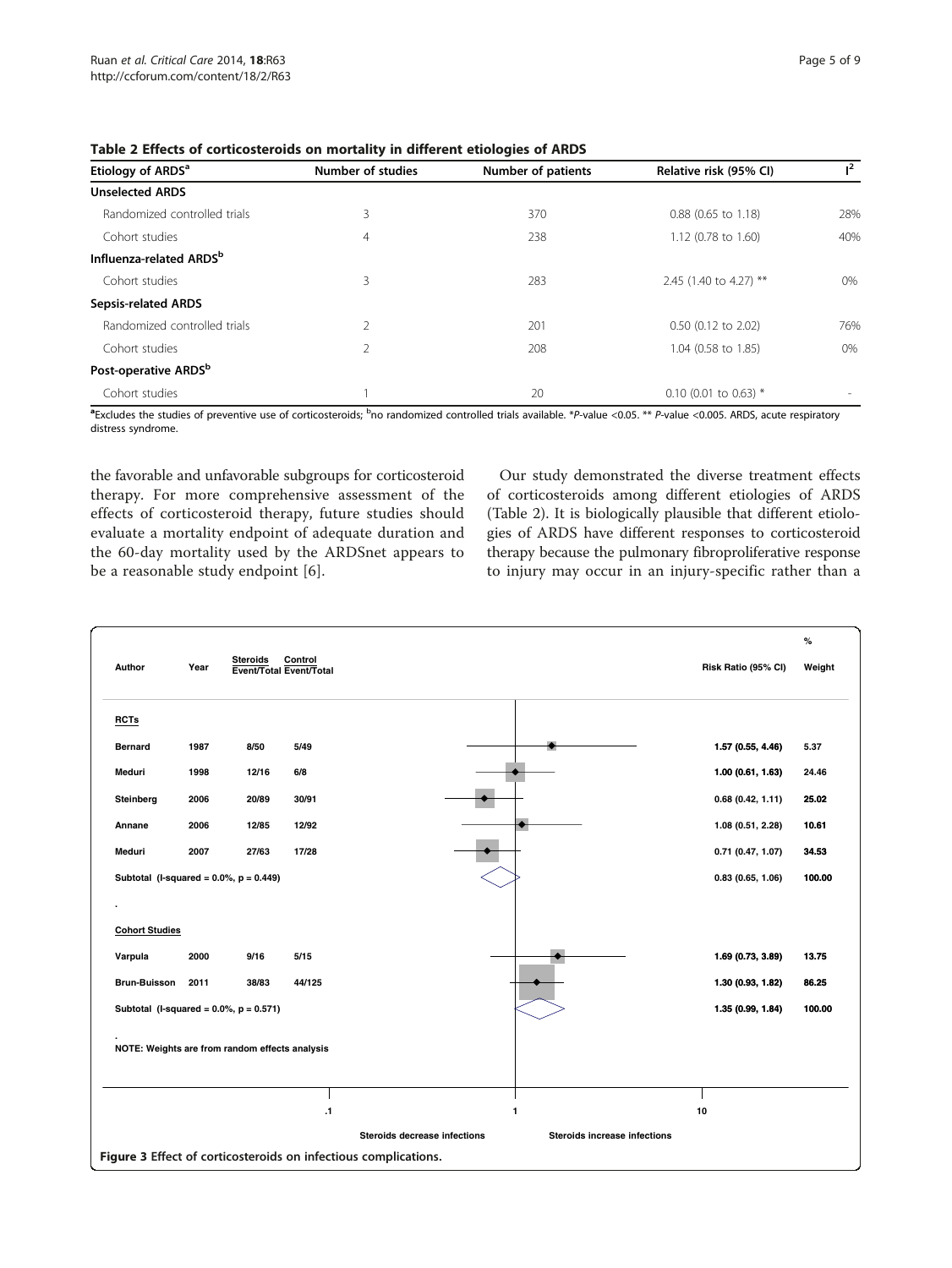stereotyped manner [[14](#page-7-0)]. The main damage targets differ in ARDS caused by different etiologies [\[37,38\]](#page-8-0). Therefore, it is not surprising that the efficacy of corticosteroid therapy differs among different etiologies. Additionally, our analysis showed that corticosteroids significantly increased mortality in influenza-related ARDS. The poorer outcome may be attributed to prolonged viral shedding and an increased risk of superinfection [\[39,40\]](#page-8-0). An expert review also advised against use of corticosteroids in the management of H1N1 influenza A infection [\[41\]](#page-8-0).

The dosage and timing of corticosteroid therapy in ARDS has changed over the last decades. Based on the equivalent doses of methylprednisolone, studies before 1990 usually used a high daily dose (30 mg/kg) and short period (≤2 days) regimen to prevent or treat ARDS. In the following two decades, most studies used a protocol of daily dose of  $\leq$ 2 mg/kg with a gradual taper. Some investigators suggested different treatment dosages for early ARDS and persistent ARDS in which a duration of ARDS ≤3 days was considered as early ARDS and ≥5 days as persistent or unresolving ARDS [\[4](#page-7-0)]. The treatment dose was suggested to be  $\leq 1$  mg/Kg for early ARDS [\[7,23](#page-7-0)], and 2 mg/Kg for persistent ARDS [\[6,8\]](#page-7-0). We summarized the treatment outcomes of corticosteroid therapy initiated at different stages of ARDS (Table 3). Our analysis found that patients with persistent ARDS seemed more likely to benefit from corticosteroid therapy. In addition, the subgroup analysis of the ARDSnet steroid study suggested against starting corticosteroid therapy >14 days after the onset of ARDS [[6\]](#page-7-0). These findings suggest a subgroup of ARDS might benefit most from corticosteroid therapy: persistent ARDS with the onset of ARDS <14 days. Persistent ARDS indicates a specific subgroup or phenotype of ARDS that is characterized by exaggerated or unresolving lung inflammation [\[4](#page-7-0)]. In this subgroup, the benefit of corticosteroid therapy may outweigh the treatment risk. Dosage and administration schedules may also affect treatment outcomes of corticosteroids. However, it was difficult to evaluate the effects of these two factors in the study-level analysis. Cohort studies did not use standardized treatment protocols and individuallevel data are needed to conduct such analyses. In RCTs, therapeutic trials usually used a low-dose regimen (1 to 2 mg/kg/day) and similar administration schedules.

Published meta-analyses reached inconsistent conclusions on the role of corticosteroids for ARDS [[9-13\]](#page-7-0). We summarize the study conclusions and study selection strategy of previous meta-analyses in Table [4](#page-6-0). Among the included studies in these meta-analyses, an extremely protective effect for corticosteroids was observed in the two studies published by Meduri [[7,8\]](#page-7-0), but the effects were neutral and modest in other trials. In addition, inclusion or exclusion of trials of using corticosteroids in severe pneumonia into analysis also had an impact on the results of meta-analysis. Confalonieri and Meduri reported remarkable mortality reduction by corticosteroid therapy in a severe pneumonia study [[42](#page-8-0)]. Previous meta-analyses reporting significant mortality reduction of corticosteroid therapy usually included this pneumonia study [[12,13](#page-7-0)]. However, a large cohort study using a registry database reported that low-dose corticosteroids were associated with an increased mortality in pneumonia with septic shock [[43](#page-8-0)].

Systemic corticosteroid therapy may bring several unfavorable side effects [\[36,44\]](#page-8-0), and one major concern in patients with ARDS is an increased risk of nosocomial infection secondary to immunosuppression. Because symptoms and signs of early infection may be masked by corticosteroids, previous RCTs performed intensive infection surveillance procedures during the study to reduce the risk of superinfection [\[6](#page-7-0),[7\]](#page-7-0). However, these intensive surveillance procedures are not always performed outside of clinical studies. Our analysis showed that the infection risks reported in RCTs and cohort studies were conflicting (Figure [3](#page-4-0)). It is not known whether restrictive patient selection and infection surveillance procedures in RCTs played a role in making such a difference. Similar to the concern for mortality outcomes, the infection risk of corticosteroid therapy should be evaluated in an adequate time frame because the immunosuppressive effect may develop late in the clinical course. However, most studies evaluated infectious complications in a short duration

| Timing of starting steroids  | Number of studies | Number of patients | Relative risk (95% CI) | 12    |  |
|------------------------------|-------------------|--------------------|------------------------|-------|--|
| Preventive therapy           |                   |                    |                        |       |  |
| Randomized controlled trials |                   | 154                | 1.24 (0.57 to 2.72)    | 80%   |  |
| Early ARDS $(\leq 3$ days)   |                   |                    |                        |       |  |
| Randomized controlled trials | 3                 | 367                | $0.86$ (0.71 to 1.04)  | 17%   |  |
| Cohort studies               | $\overline{4}$    | 303                | 1.00 (0.24 to 4.20)    | 70%   |  |
| Persistent ARDS (≥5 days)    |                   |                    |                        |       |  |
| Randomized controlled trials |                   | 204                | $0.52$ (0.11 to 2.52)  | 79%   |  |
| Cohort studies               |                   | 105                | 0.73 (0.44 to 1.23)    | $0\%$ |  |

Table 3 Subgroup analysis by timing of starting corticosteroid therapy

Three studies were excluded in this analysis due to no report of treatment timing.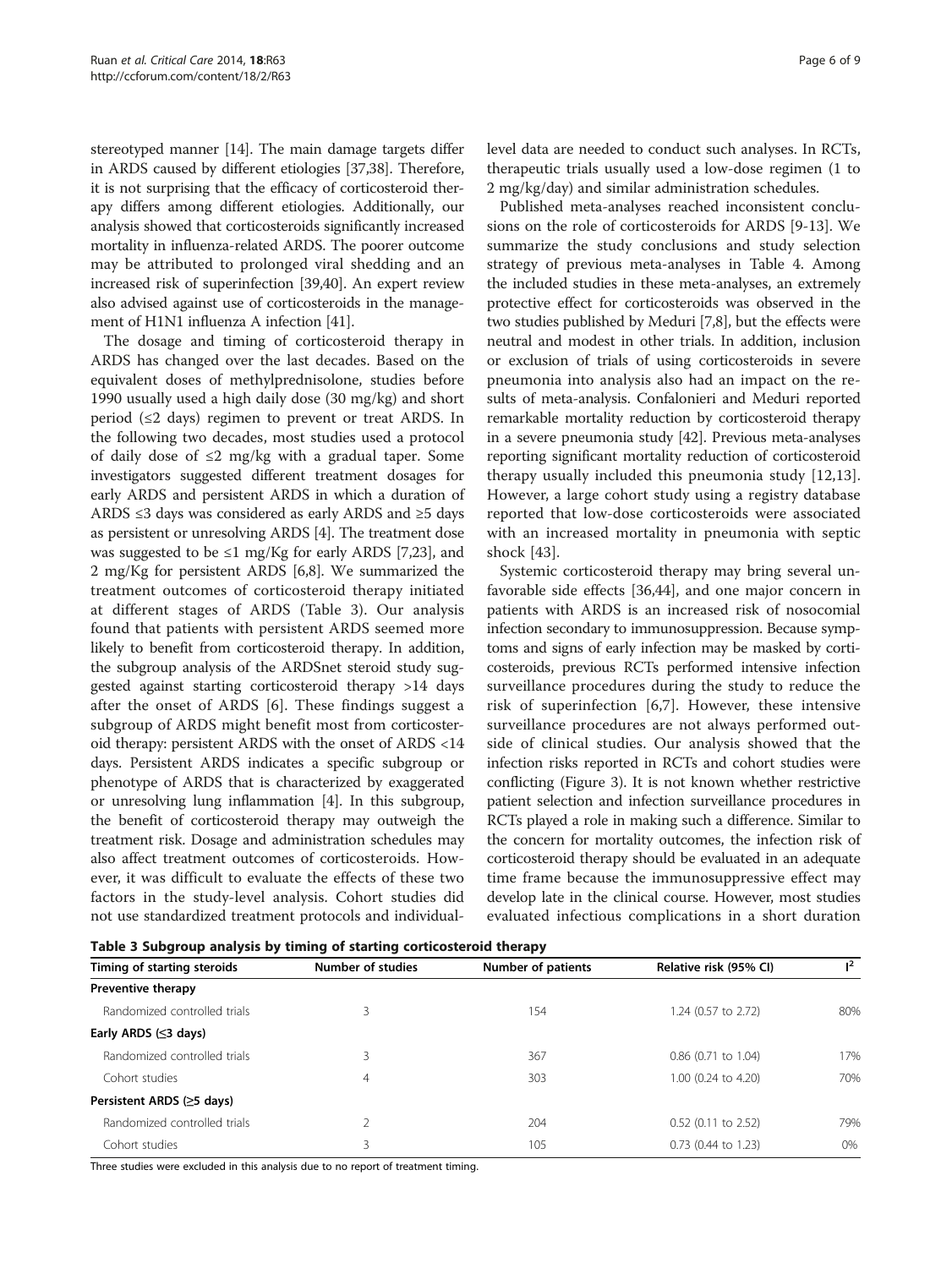<span id="page-6-0"></span>Table 4 Comparisons of published meta-analyses

| Study (Ref.)                     | Included studies                                                                     | Summary of study conclusion                                                                                                                     | <b>Additional remarks</b>                                                                                                                             |
|----------------------------------|--------------------------------------------------------------------------------------|-------------------------------------------------------------------------------------------------------------------------------------------------|-------------------------------------------------------------------------------------------------------------------------------------------------------|
| Adhikari et al.<br>$(2004)$ [9]  | Three RCTs                                                                           | Early high-dose corticosteroids had no effect<br>on early mortality. Corticosteroids given for<br>late phase ARDS reduced hospital mortality.   | Study interest not focused on corticosteroids;<br>few studies and small sample size.                                                                  |
| Agarwal et al.<br>$(2007)$ [10]  | Four RCTs and two<br>cohort studies                                                  | Current evidence does not support a role for<br>corticosteroids in the management of ARDS in<br>either the early or late stages of the disease. | Excluding the RCTs of preventive use of<br>corticosteroids; including high-dose<br>corticosteroid study.                                              |
| Peter et al.<br>$(2008)$ [11]    | Nine RCTs (eight RCTs for<br>mortality analysis)                                     | A definitive role of corticosteroids in the<br>treatment of ARDS in adults is not established.                                                  | Including the RCTs of preventive use of<br>corticosteroids; excluding pneumonia<br>studies; using Bayesian random effects<br>models for data pooling. |
| Tang et al.<br>$(2009)$ [12]     | Four RCTs (three ARDS studies<br>and one pneumonia study) and<br>five cohort studies | The use of low-dose corticosteroids was<br>associated with improved mortality and morbidity<br>outcomes without increased adverse reactions.    | Including a RCT of pneumonia; excluding<br>studies of high-dose and preventive use<br>of corticosteroids.                                             |
| Lamontagne<br>et al. (2010) [13] | Twelve RCTs (six ARDS studies<br>and six pneumonia studies)                          | Corticosteroids administered within 14 days of<br>disease onset may reduce all-cause mortality.                                                 | Including six studies of pneumonia.                                                                                                                   |

ARDS, acute respiratory distress syndrome; RCTs, randomized controlled trials.

(Additional file [1](#page-7-0): e-Table S6) and the infection risk of corticosteroid therapy might, therefore, be underestimated.

External validity should be noted for this meta-analysis. Included individual RCTs reported numerous exclusion criteria for patient enrollment. The results of this metaanalysis should not be generalized to patients with particular comorbidities. Most RCTs excluded patients with underlying diseases that might benefit from corticosteroids, such as inflammatory airway diseases or vasculitis. Were these patients enrolled, the study outcome might be more likely to favor the corticosteroid group. On the other hand, clinical trials also excluded patients with conditions that militate against the use of corticosteroids, such as active gastrointestinal bleeding, disseminated infections, extensive burns or immunocompromised status. Outside the scope of the generalizability of current data, the use of corticosteroids in ARDS should be individually evaluated. Underlying diseases are important considerations to justify the use of corticosteroids.

# Strengths and limitations

The strengths of our study include a comprehensive search strategy to include all studies analyzed in previous meta-analyses but not be restricted to these studies and to evaluate short-term and longer-term outcomes of corticosteroid therapy. The diversity of treatment outcomes among different etiologies of ARDS was also evaluated. These analyses help explore the causes of inconsistency among previous meta-analyses and achieve a more concrete suggestion for the use of corticosteroids in ARDS. With inclusion of the data from cohort studies, the disparity between clinical trials and real-world practice was disclosed, and their consistent results or trends helped to increase the robustness of this meta-analysis. In addition, we performed a sensitivity analysis to test the influence of study pooling strategy, an analysis that previous meta-analyses did not perform. Our study also

has limitations. The number of RCTs and sample size were relatively small. There are only two studies in some subgroup analyses and underpower is a concern. Sparse data are another concern for data pooling by the random-effects model. With respect to the evaluation of an etiology-specific response to corticosteroids, the classification of ARDS etiologies was limited because the mix of study populations was diverse among several studies. Finally, study quality might be a confounding factor that we were unable to control in the subgroup analysis when we try to explore the association between follow-up duration and mortality. Earlier studies tend to be of poor quality and their follow-up duration was also shorter.

# Conclusions

ARDS is a heterogeneous disease with various etiologies and clinical courses. The effects of corticosteroids on ARDS were inconsistent in previous studies due to different outcome measures and study populations. This study shows that corticosteroids do not improve longer-term outcomes and may cause harm in certain subgroups of ARDS, such as influenza-related ARDS. Based on current available data, we do not suggest routine use of corticosteroids for ARDS. More clinical trials are needed to improve the overall quality of evidence and to specify the unfavorable and favorable subgroups of ARDS for corticosteroid therapy. Future studies should evaluate short-term as well as longer-term outcomes for comprehensive evaluation of the treatment efficacy of corticosteroids in ARDS.

# Key messages

 ARDS is a heterogeneous disease with various etiologies and clinical courses. The effects of corticosteroids on ARDS were inconsistent in previous studies due to different outcome measures and study populations.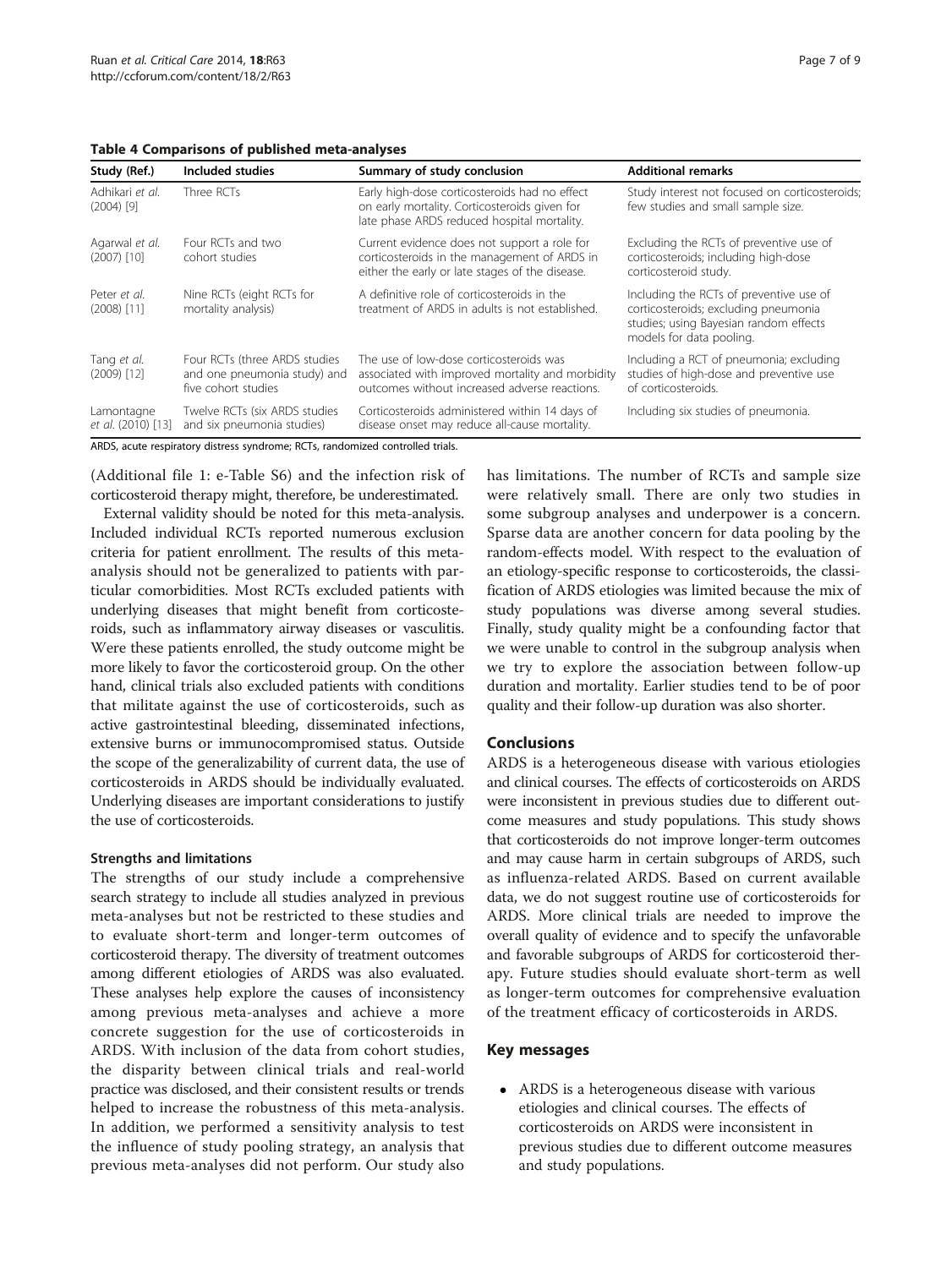- <span id="page-7-0"></span> This meta-analysis evaluated short-term and longer-term effects of corticosteroids on ARDS mortality. Pooled data showed that corticosteroid therapy did not decrease longer-term mortality.
- The effectiveness of corticosteroid therapy differed in different etiologies of ARDS. Corticosteroids might cause harm in certain subgroups of ARDS patients, such as influenza-related ARDS.
- Current data do not support routine use of corticosteroids for ARDS. More clinical trials are needed to improve the overall quality of evidence and to specify the unfavorable and favorable subgroups of ARDS patients for corticosteroid therapy.

# Additional files

[Additional file 1:](http://www.biomedcentral.com/content/supplementary/cc13819-S1.pdf) Contains details of included studies (e-Table S1), quality assessment of included studies (e-Table S2 and e-Table S3), comparability of included cohort studies (e-Table S4), within study comparison of different mortality endpoints (e-Table S5) and definition of infection in included studies (e-Table S6).

[Additional file 2:](http://www.biomedcentral.com/content/supplementary/cc13819-S2.pdf) Contains funnel plot for outcome of mortality in randomized controlled trials (e-Figure S1) and cohort studies (e-Figure S2).

#### Abbreviations

ARDS: acute respiratory distress syndrome; CI: confidence interval; RCT: randomized clinical trial; RD: risk difference; RR: relative risk.

#### Competing interests

The authors declare that they have no competing interests.

#### Authors' contributions

SYR and HHL designed the study. SYR, HHL and CTH conducted the analysis and interpretation of the data and drafted the manuscript. PHK, HDW and CJY contributed to the interpretation of the data and critical revision of the manuscript for important intellectual content. All authors read and approved the final manuscript. SYR and HHL are guarantors.

#### Authors' information

Sheng-Yuan Ruan, MD; Graduate Institute of Epidemiology and Preventive Medicine, National Taiwan University, Taipei, Taiwan; and Division of Pulmonary and Critical Care Medicine, Department of Internal Medicine, National Taiwan University Hospital, Taipei, Taiwan; Hsien-Ho Lin, MD, ScD; Graduate Institute of Epidemiology and Preventive Medicine, National Taiwan University, Taipei, Taiwan; Chun-Ta Huang, MD, Ping-Hung Kuo, MD, Huey-Dong Wu, MD and Chong-Jen Yu, MD, PhD; Division of Pulmonary and Critical Care Medicine, Department of Internal Medicine, National Taiwan University Hospital, Taipei, Taiwan.

#### Author details

<sup>1</sup>Graduate Institute of Epidemiology and Preventive Medicine, National Taiwan University, No.17 Xu-Zhou Road, Taipei 10020, Taiwan. <sup>2</sup>Division of Pulmonary and Critical Care Medicine, Department of Internal Medicine, National Taiwan University Hospital, Taipei, Taiwan.

#### Received: 22 January 2014 Accepted: 25 March 2014 Published: 7 April 2014

#### References

- Ranieri VM, Rubenfeld GD, Thompson BT, Ferguson ND, Caldwell E, Fan E, Camporota L, Slutsky AS: Acute respiratory distress syndrome: the Berlin Definition. JAMA 2012, 307:2526–2533.
- 2. Matthay MA, Ware LB, Zimmerman GA: The acute respiratory distress syndrome. J Clin Invest 2012, 122:2731-2740.
- 3. Phua J, Badia JR, Adhikari NK, Friedrich JO, Fowler RA, Singh JM, Scales DC, Stather DR, Li A, Jones A, Gattas DJ, Hallett D, Tomlinson G, Stewart TE, Ferguson ND: Has mortality from acute respiratory distress syndrome decreased over time?: a systematic review. Am J Respir Crit Care Med 2009, 179:220-227.
- 4. Meduri GU, Annane D, Chrousos GP, Marik PE, Sinclair SE: Activation and regulation of systemic inflammation in ARDS: rationale for prolonged glucocorticoid therapy. Chest 2009, 136:1631–1643.
- 5. Bernard GR, Luce JM, Sprung CL, Rinaldo JE, Tate RM, Sibbald WJ, Kariman K, Higgins S, Bradley R, Metz CA, Harris TR, Brigham KL: High-dose corticosteroids in patients with the adult respiratory distress syndrome. N Engl J Med 1987, 317:1565–1570.
- 6. Steinberg KP, Hudson LD, Goodman RB, Hough CL, Lanken PN, Hyzy R, Thompson BT, Ancukiewicz M: Efficacy and safety of corticosteroids for persistent acute respiratory distress syndrome. N Engl J Med 2006, 354:1671–1684.
- 7. Meduri GU, Golden E, Freire AX, Taylor E, Zaman M, Carson SJ, Gibson M, Umberger R: Methylprednisolone infusion in early severe ARDS: results of a randomized controlled trial. Chest 2007, 131:954–963.
- Meduri GU, Headley AS, Golden E, Carson SJ, Umberger RA, Kelso T, Tolley EA: Effect of prolonged methylprednisolone therapy in unresolving acute respiratory distress syndrome: a randomized controlled trial. JAMA 1998, 280:159–165.
- 9. Adhikari N, Burns KE, Meade MO: Pharmacologic therapies for adults with acute lung injury and acute respiratory distress syndrome. Cochrane Database Syst Rev 2004, 4, CD004477.
- 10. Agarwal R, Nath A, Aggarwal AN, Gupta D: Do glucocorticoids decrease mortality in acute respiratory distress syndrome? A meta-analysis. Respirology 2007, 12:585–590.
- 11. Peter JV, John P, Graham PL, Moran JL, George IA, Bersten A: Corticosteroids in the prevention and treatment of acute respiratory distress syndrome (ARDS) in adults: meta-analysis. BMJ 2008, 336:1006–1009.
- 12. Tang BM, Craig JC, Eslick GD, Seppelt I, McLean AS: Use of corticosteroids in acute lung injury and acute respiratory distress syndrome: a systematic review and meta-analysis. Crit Care Med 2009, 37:1594–1603.
- 13. Lamontagne F, Briel M, Guyatt GH, Cook DJ, Bhatnagar N, Meade M: Corticosteroid therapy for acute lung injury, acute respiratory distress syndrome, and severe pneumonia: a meta-analysis of randomized controlled trials. J Crit Care 2010, 25:420–435.
- 14. Dos Santos CC: Advances in mechanisms of repair and remodelling in acute lung injury. Intensive Care Med 2008, 34:619–630.
- 15. Moher D, Liberati A, Tetzlaff J, Altman DG: Preferred reporting items for systematic reviews and meta-analyses: the PRISMA statement. PLoS Med 2009, 6:e1000097.
- 16. Higgins JP, Altman DG, Gotzsche PC, Juni P, Moher D, Oxman AD, Savovic J, Schulz KF, Weeks L, Sterne JA: The Cochrane Collaboration's tool for assessing risk of bias in randomised trials. BMJ 2011, 343:d5928.
- 17. Wells GA, Shea B, O'Connell D, Peterson J, Welch V, Losos M, Tugwell P: The Newcastle-Ottawa Scale (NOS) for assessing the quality of nonrandomised studies in meta-analyses. [http://www.ohri.ca/programs/clinical\\_epidemiology/](http://www.ohri.ca/programs/clinical_epidemiology/oxford.asp) [oxford.asp](http://www.ohri.ca/programs/clinical_epidemiology/oxford.asp).
- 18. Brun-Buisson C, Richard JCM, Mercat A, Thiebaut ACM, Brochard L, REVA-SRLF A/H1N1v 2009 Registry Group: Early corticosteroids in severe influenza A/H1N1 pneumonia and acute respiratory distress syndrome. Am J Respir Crit Care Med 2011, 183:1200–1206.
- 19. Bone RC, Fisher CJ Jr, Clemmer TP, Slotman GJ, Metz CA: Early methylprednisolone treatment for septic syndrome and the adult respiratory distress syndrome. Chest 1987, 92:1032–1036.
- 20. Higgins JP, Thompson SG, Deeks JJ, Altman DG: Measuring inconsistency in meta-analyses. BMJ 2003, 327:557–560.
- 21. Weigelt JA, Norcross JF, Borman KR, Snyder WH 3rd: Early steroid therapy for respiratory failure. Arch Surg 1985, 120:536–540.
- 22. Luce JM, Montgomery AB, Marks JD, Turner J, Metz CA, Murray JF: Ineffectiveness of high-dose methylprednisolone in preventing parenchymal lung injury and improving mortality in patients with septic shock. Am Rev Respir Dis 1988, 138:62–68.
- 23. Annane D, Sebille V, Bellissant E, Ger-Inf-05 Study Group: Effect of low doses of corticosteroids in septic shock patients with or without early acute respiratory distress syndrome. Crit Care Med 2006, 34:22–30.
- 24. Fowler AA, Hamman RF, Zerbe GO, Benson KN, Hyers TM: Adult respiratory distress syndrome. Prognosis after onset. Am Rev Respir Dis 1985, 132:472–478.
- 25. Headley AS, Tolley E, Meduri GU: Infections and the inflammatory response in acute respiratory distress syndrome. Chest 1997, 111:1306–1321.